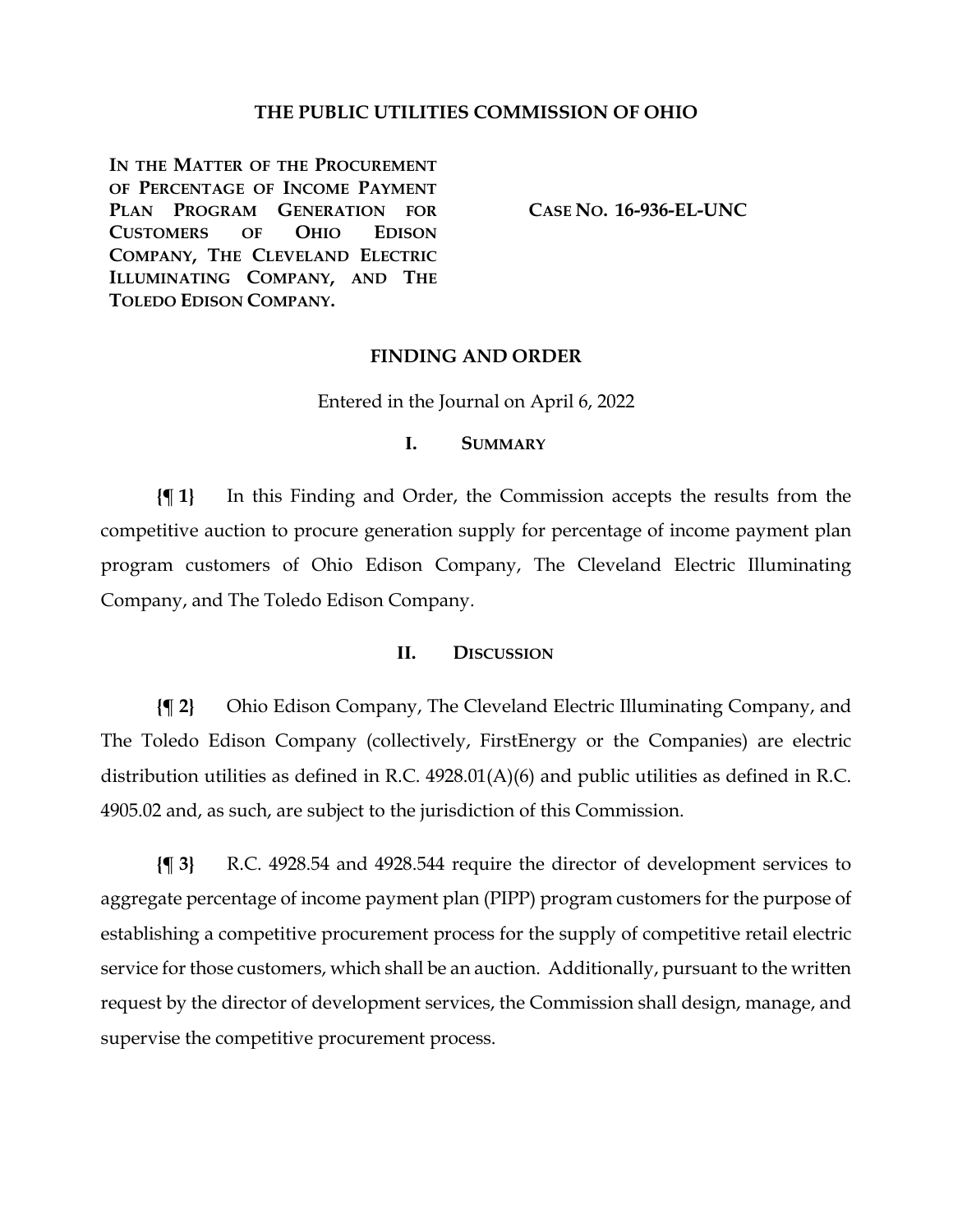**{¶ 4}** By Order issued on March 2, 2016, in Case No. 16-247-EL-UNC, the Commission adopted a competitive request for proposal (RFP) auction process to procure generation supply to serve the PIPP load. In the Order, the Commission adopted a competitive RFP auction process. The first phase of the competitive RFP auction process consists of an initial RFP auction during which competitive retail electric service (CRES) providers submit bids to serve the PIPP load for less than the standard service offer (SSO). If no CRES provider submits a bid to serve the PIPP load for less than the SSO, then a supplemental RFP auction is conducted where CRES providers may submit bids to serve the PIPP load at any price. Finally, if no CRES provider participates in either RFP auction, the electric utility may implement contingency measures to procure supply for the PIPP load. The Commission found that this process satisfies the requirements in R.C. 4928.542 to ensure reliable electric service to PIPP customers, reduce the cost of the PIPP program relative to the otherwise applicable SSO, and results in the best value for persons paying the universal service rider. *In re the Implementation of Sections 4928.54 and 4928.544 of the Revised Code*, Case No. 16-247-ELUNC, Finding and Order (Mar. 2, 2016) (RFP Auction Order).

**{¶ 5}** FirstEnergy, in consultation with Staff and the independent auction manager, accepted bids for its competitive RFP auction on March 21, 2022. In that auction, no bidder submitted a conforming bid in the RFP process. Accordingly, pursuant to the RFP Auction Order, a supplemental auction was conducted on April 4, 2022. At that time, FirstEnergy, in consultation with Staff and the independent bid manager, CRA International (CRA), accepted a bid for its supplemental competitive RFP auction. The competitive RFP auction procured supply for 100 percent of the PIPP load for the June 1, 2022, to May 31, 2023, delivery period. CRA and Bates White Economic Consulting (Bates White), a consultant retained by the Commission to monitor the RFP auction, submitted reports regarding the conduct of the auction on April 6, 2022. These reports consisted of confidential versions, filed under seal, and a redacted version of the report filed by CRA, which is publicly available in this docket. CRA and Bates White each recommend that the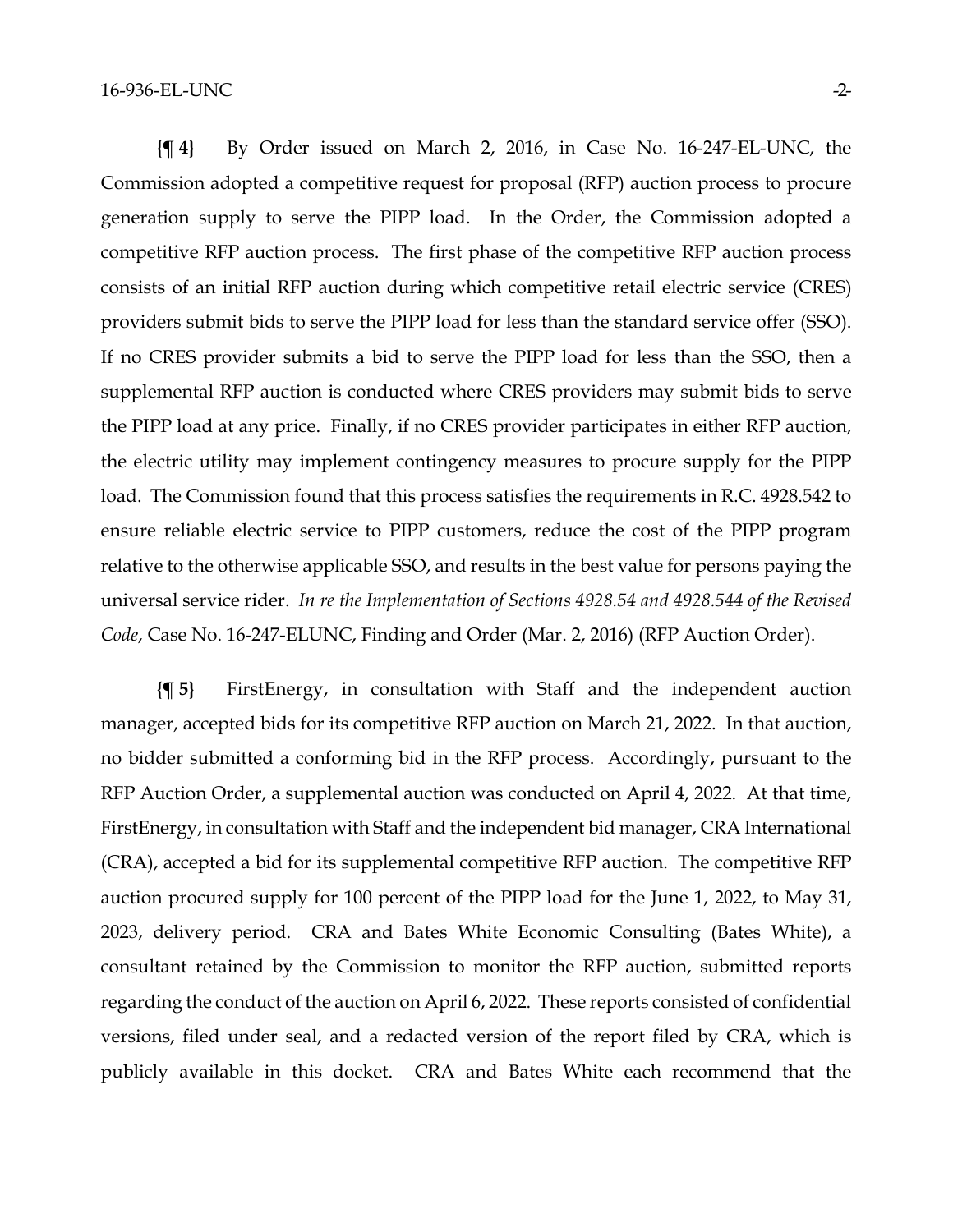Commission find that the competitive RFP auction, within the limits of its structures, had sufficient competitive attributes and resulted in a winning price that is reasonable.

**{¶ 6}** The Commission finds that the reports filed by CRA and Bates White do not contain any recommendation or evidence that the auction violated the RFP auction bidding rules in such a manner as to invalidate the auction. Further, the Commission finds that the competitive RFP auction process followed the process adopted by the Commission in the RFP Auction Order and met the requirements of R.C. 4928.542. Accordingly, the Commission will not reject the results of the competitive RFP auction.

**{¶ 7}** In addition, the Commission notes that the reports filed by CRA and Bates White also contain sensitive information which should be deemed confidential and remain under seal. Therefore, the Commission finds that the names of unsuccessful bidders and the price of unsuccessful bids be protected from public release indefinitely. Further, the Commission finds that certain information regarding the competitive RFP auction contained in the reports submitted by CRA should be released to the public after a brief period of time to allow the winning bidder to procure any additional necessary capacity to serve the PIPP load. Accordingly, unless otherwise ordered by the Commission, the Commission finds that the redacted report filed by CRA detailing the competitive RFP auction proceeding shall be subject to public release 21 days after the issuance of this Finding and Order.

**{¶ 8}** Finally, the Commission finds that the winning bidder and winning bid price shall remain confidential until all of the scheduled RFP auctions for the delivery year have been completed. Accordingly, the winning bidder and winning bid price shall be subject to public release after all of the competitive RFP auctions have been conducted for the delivery year beginning on June 1, 2022.

#### **III. ORDER**

**{¶ 9}** It is, therefore,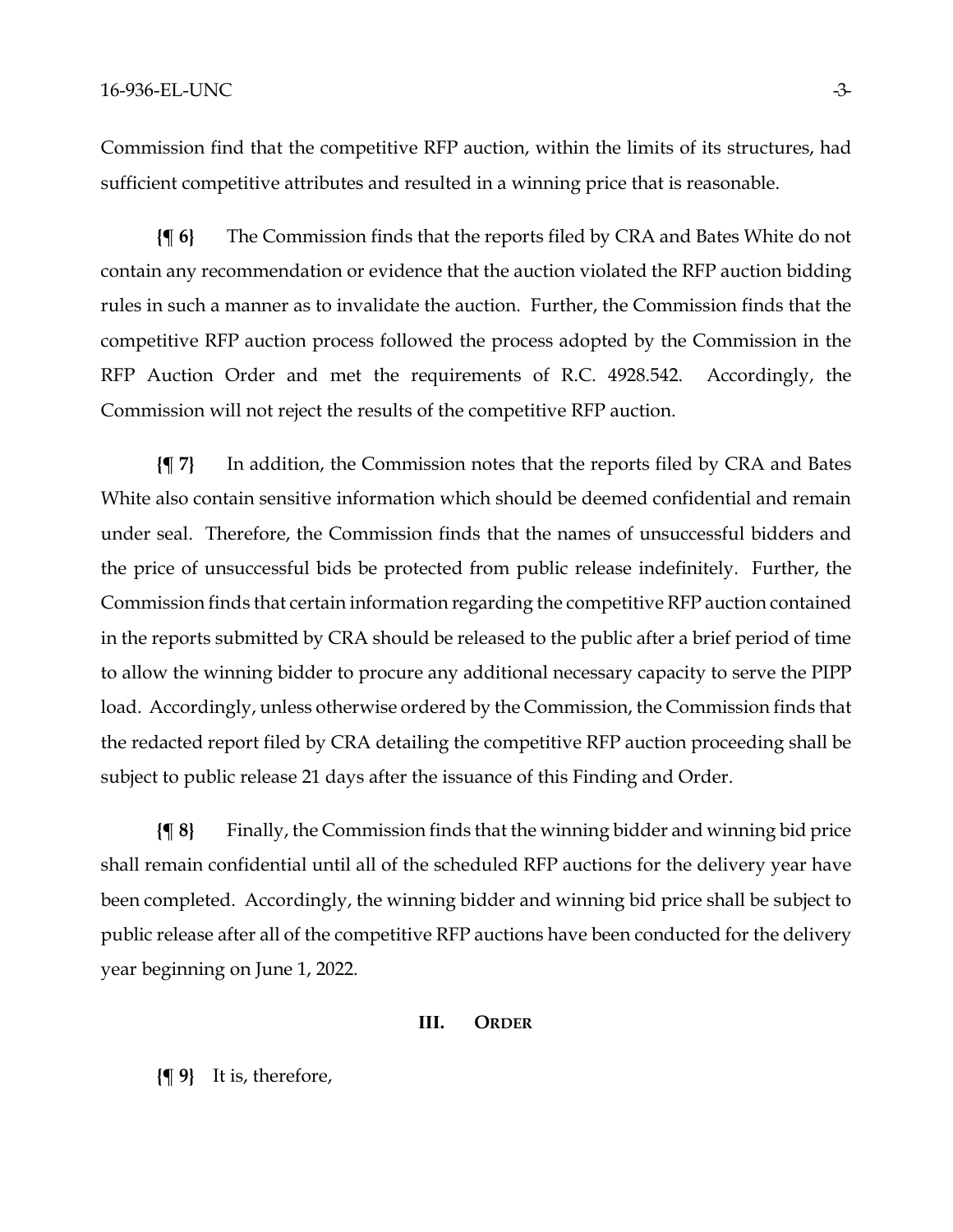**{¶ 10}** ORDERED, That the information set forth in Paragraph 7 be deemed confidential and remain under seal indefinitely. It is, further,

**{¶ 11}** ORDERED, That, unless otherwise ordered by the Commission, the information set forth in Paragraph 8 be subject to public release after all of the competitive RFP auctions have been conducted for the delivery year beginning on June 1, 2022. It is, further,

**{¶ 12}** ORDERED, That FirstEnergy is authorized to file tariffs, in final form, consistent with this Finding and Order. The Companies shall file one copy in this case docket and one copy in each company's respective TRF docket. It is, further,

**{¶ 13}** ORDERED, That the effective date of the new tariffs shall be June 1, 2022, contingent upon final review by the Commission. It is, further,

**{¶ 14}** ORDERED, That a copy of this Finding and Order be served upon all parties and interested persons of record.

COMMISSIONERS: *Approving:*  Jenifer French, Chair M. Beth Trombold Lawrence K. Friedeman Daniel R. Conway Dennis P. Deters

JWS/mef